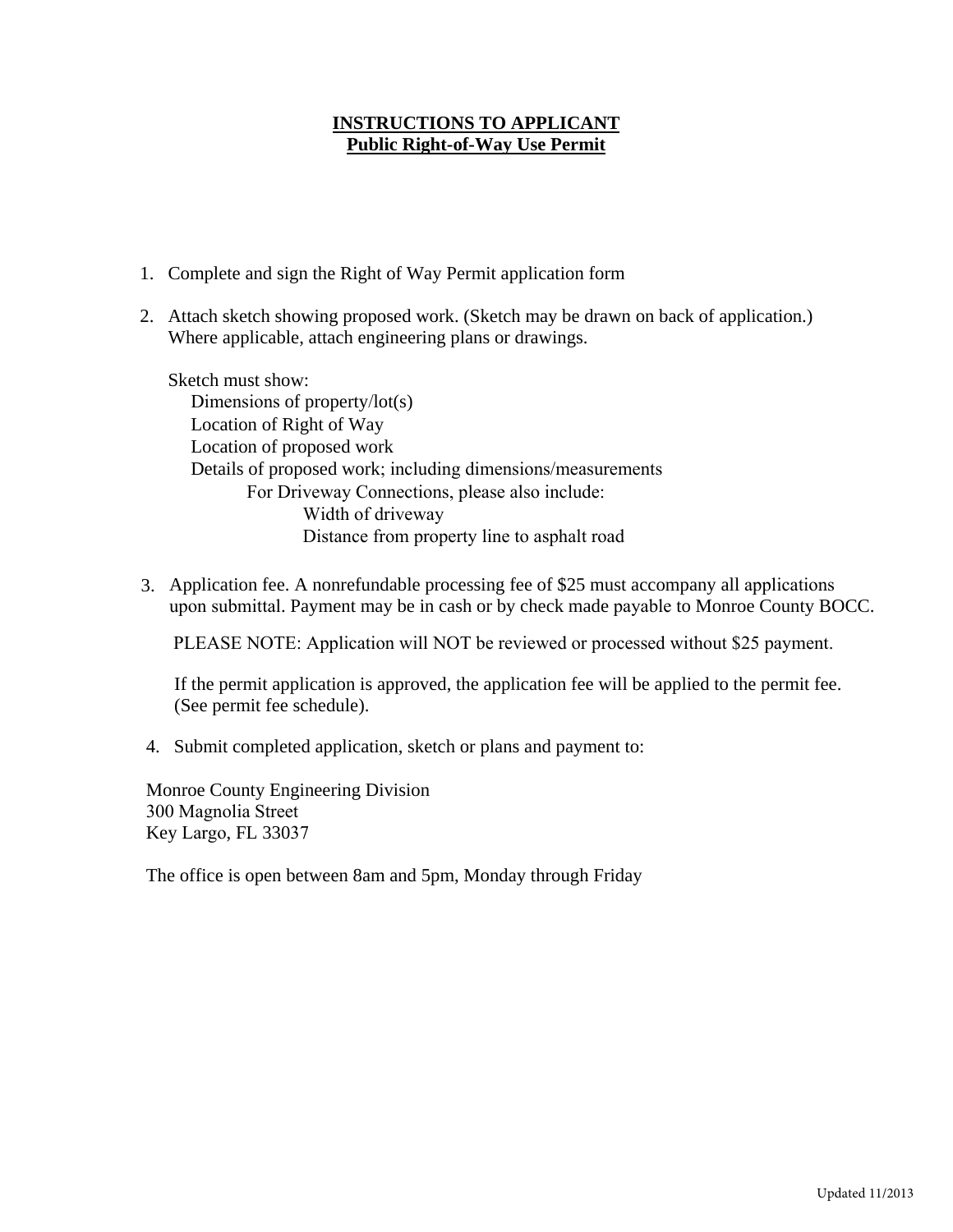### **MONROE COUNTY ENGINEERING DIVISION**

# **APPLICATION FOR RIGHT-OF-WAY PERMIT**

(Application must be filled out completely)

## **SECTION 1: CONTACT INFORMATION**

| <b>OWNER</b>    |                                                                                                                                                                                                                                      |          |  |  |                                                    |                                                                                 |
|-----------------|--------------------------------------------------------------------------------------------------------------------------------------------------------------------------------------------------------------------------------------|----------|--|--|----------------------------------------------------|---------------------------------------------------------------------------------|
|                 | ADDRESS________                                                                                                                                                                                                                      |          |  |  |                                                    |                                                                                 |
|                 |                                                                                                                                                                                                                                      | (Street) |  |  |                                                    |                                                                                 |
|                 |                                                                                                                                                                                                                                      | (City)   |  |  | (State)                                            | (Zip)                                                                           |
|                 |                                                                                                                                                                                                                                      |          |  |  |                                                    |                                                                                 |
|                 | <b>TELEPHONE NUMBER</b>                                                                                                                                                                                                              |          |  |  |                                                    |                                                                                 |
| CONTRACTOR NAME |                                                                                                                                                                                                                                      |          |  |  |                                                    |                                                                                 |
|                 |                                                                                                                                                                                                                                      |          |  |  |                                                    |                                                                                 |
|                 |                                                                                                                                                                                                                                      | (Street) |  |  |                                                    |                                                                                 |
|                 |                                                                                                                                                                                                                                      | (City)   |  |  | (State)                                            | (Zip)                                                                           |
|                 | TELEPHONE NUMBER                                                                                                                                                                                                                     |          |  |  |                                                    | $($ $)$                                                                         |
|                 |                                                                                                                                                                                                                                      |          |  |  |                                                    |                                                                                 |
| (if applicable) |                                                                                                                                                                                                                                      |          |  |  |                                                    |                                                                                 |
|                 | ADDRESS________<br><u> 1980 - Jan Samuel Barbara, margaret eta idazlea (h. 1905).</u>                                                                                                                                                |          |  |  |                                                    |                                                                                 |
|                 |                                                                                                                                                                                                                                      | (Street) |  |  |                                                    |                                                                                 |
|                 |                                                                                                                                                                                                                                      | (City)   |  |  | (State)                                            | (Zip)                                                                           |
|                 | TELEPHONE NUMBER                                                                                                                                                                                                                     |          |  |  | $\left(\begin{array}{cc} 1 & 1 \end{array}\right)$ |                                                                                 |
|                 |                                                                                                                                                                                                                                      |          |  |  |                                                    |                                                                                 |
|                 |                                                                                                                                                                                                                                      |          |  |  |                                                    |                                                                                 |
|                 |                                                                                                                                                                                                                                      |          |  |  |                                                    |                                                                                 |
|                 |                                                                                                                                                                                                                                      |          |  |  |                                                    |                                                                                 |
|                 | <b>SECTION 2: PROJECT INFORMATION</b>                                                                                                                                                                                                |          |  |  |                                                    |                                                                                 |
|                 | Describe Project: <u>Contract Contract Contract Contract Contract Contract Contract Contract Contract Contract Contract Contract Contract Contract Contract Contract Contract Contract Contract Contract Contract Contract Contr</u> |          |  |  |                                                    |                                                                                 |
|                 |                                                                                                                                                                                                                                      |          |  |  |                                                    |                                                                                 |
|                 |                                                                                                                                                                                                                                      |          |  |  |                                                    |                                                                                 |
|                 |                                                                                                                                                                                                                                      |          |  |  |                                                    | Describe Purpose and Intended Use:<br><u>Describe Purpose and Intended Use:</u> |
|                 |                                                                                                                                                                                                                                      |          |  |  |                                                    |                                                                                 |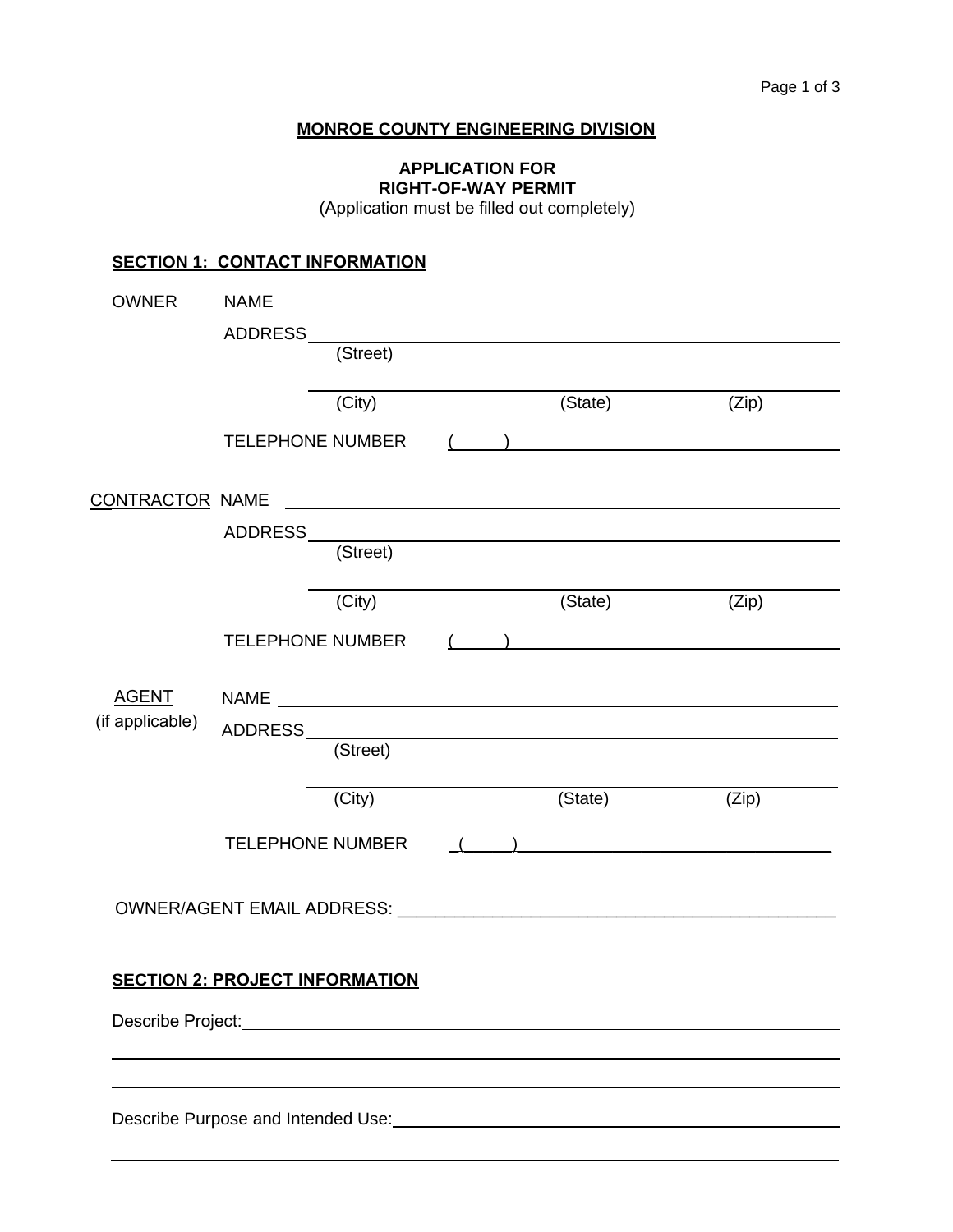### **DESCRIBE OR SHOW ON DRAWINGS**

| 1.                                                                               |                                | Type and/or composition of material example and the state of the state of the state of the state of the state of the state of the state of the state of the state of the state of the state of the state of the state of the s                                                              |  |  |  |  |  |  |
|----------------------------------------------------------------------------------|--------------------------------|---------------------------------------------------------------------------------------------------------------------------------------------------------------------------------------------------------------------------------------------------------------------------------------------|--|--|--|--|--|--|
| 2.                                                                               |                                |                                                                                                                                                                                                                                                                                             |  |  |  |  |  |  |
| 3.                                                                               |                                |                                                                                                                                                                                                                                                                                             |  |  |  |  |  |  |
|                                                                                  |                                |                                                                                                                                                                                                                                                                                             |  |  |  |  |  |  |
| Date when activity is expected to be completed: ________________________________ |                                |                                                                                                                                                                                                                                                                                             |  |  |  |  |  |  |
| <b>LOCATION OF PROPOSED ACTIVITY</b>                                             |                                |                                                                                                                                                                                                                                                                                             |  |  |  |  |  |  |
|                                                                                  |                                |                                                                                                                                                                                                                                                                                             |  |  |  |  |  |  |
|                                                                                  |                                |                                                                                                                                                                                                                                                                                             |  |  |  |  |  |  |
|                                                                                  |                                |                                                                                                                                                                                                                                                                                             |  |  |  |  |  |  |
| NOTE:                                                                            |                                | 1. APPLICANT SHALL NOTIFY IN WRITING THE SHERIFF'S DEPARTMENT<br>AND THE CONCERNED AMBULANCE AND FIRE DEPARTMENTS PRIOR<br>TO ANY STREET CLOSING AND/OR STREET OPENING.                                                                                                                     |  |  |  |  |  |  |
|                                                                                  | 2.                             | ALL CONSTRUCTION SHALL BE PERFORMED IN ACCORDANCE WITH<br>MONROE COUNTY PUBLIC WORKS "STANDARD SPECIFICATIONS<br>AND DETAILS".                                                                                                                                                              |  |  |  |  |  |  |
|                                                                                  | 3.                             | PERMIT FOR WORK ON PRIVATE PROPERTY MUST BE OBTAINED<br>SEPARATELY FROM THE BUILDING DEPARTMENT.                                                                                                                                                                                            |  |  |  |  |  |  |
|                                                                                  | 4.                             | ANY DRAINAGE PROBLEMS RESULTING FROM CONSTRUCTION ARE<br>THE RESPONSIBILITY OF THE OWNER.                                                                                                                                                                                                   |  |  |  |  |  |  |
|                                                                                  | 5.                             | <b>ISSUANCE OF A PERMIT DOES NOT PRECLUDE THE COUNTY FROM</b><br>CONDUCTING WORK INCLUDING, BUT NOT LIMITED TO, UTILITY<br>WORK AND/OR DRAINAGE WORK, WITHIN THE RIGHT OF WAY.                                                                                                              |  |  |  |  |  |  |
|                                                                                  | 6.                             | NO LANDSCAPING IS TO BE PERFORMED IN THE RIGHT OF WAY<br>- Per Ch. 19, Article II, Section 19-33 of Monroe County, FL, Code of Ordinances                                                                                                                                                   |  |  |  |  |  |  |
|                                                                                  | $7_{\scriptscriptstyle{\sim}}$ | FOR DRIVEWAY CONNECTIONS: FINISH ELEVATION OF DRIVEWAY<br>MUST CONFORM TO ELEVATION OF GROUND AT SWALES                                                                                                                                                                                     |  |  |  |  |  |  |
|                                                                                  |                                | I hereby certify that I have read and examined this application and know that same to be true<br>and correct. All provisions of laws and ordinances governing this type of work will be complied<br>with whether specified herein or not. The granting of a permit does not presume to give |  |  |  |  |  |  |

I declare that all existing aerial and underground utilities have been located and the appropriate utilities notified of the proposed work.

authority to violate or cancel the provisions of any local, state or federal laws regulating

construction or the performance of construction.

DATE\_\_\_\_\_\_\_\_\_\_\_\_\_\_\_\_\_\_\_\_\_\_ SIGNATURE\_\_\_\_\_\_\_\_\_\_\_\_\_\_\_\_\_\_\_\_\_\_\_\_\_\_\_\_\_\_\_\_\_\_\_\_\_\_\_\_